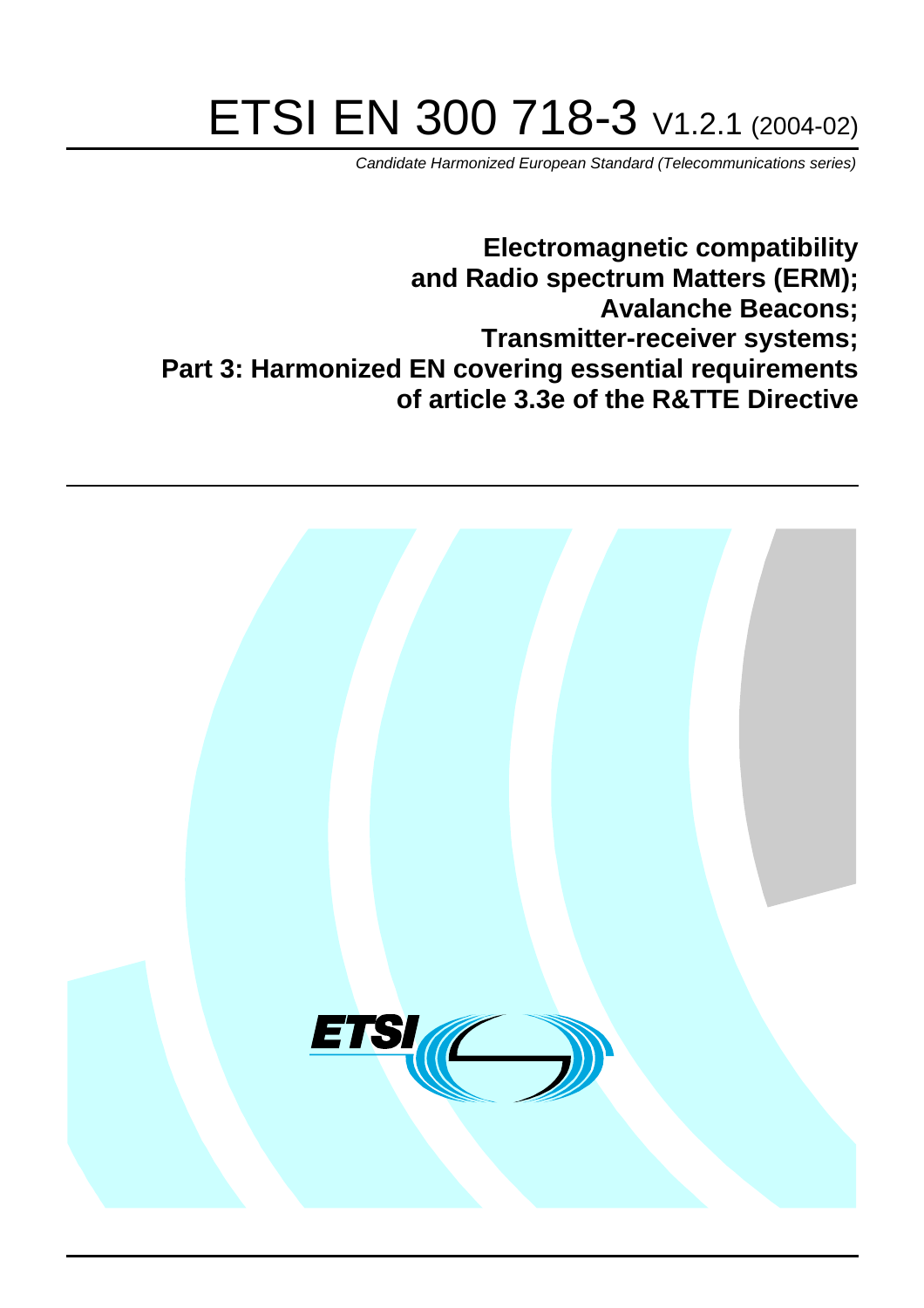Reference REN/ERM-TG36-001-3

Keywords

radio, regulation, safety, SAR, testing

#### **ETSI**

#### 650 Route des Lucioles F-06921 Sophia Antipolis Cedex - FRANCE

Tel.: +33 4 92 94 42 00 Fax: +33 4 93 65 47 16

Siret N° 348 623 562 00017 - NAF 742 C Association à but non lucratif enregistrée à la Sous-Préfecture de Grasse (06) N° 7803/88

#### **Important notice**

Individual copies of the present document can be downloaded from: [http://www.etsi.org](http://www.etsi.org/)

The present document may be made available in more than one electronic version or in print. In any case of existing or perceived difference in contents between such versions, the reference version is the Portable Document Format (PDF). In case of dispute, the reference shall be the printing on ETSI printers of the PDF version kept on a specific network drive within ETSI Secretariat.

Users of the present document should be aware that the document may be subject to revision or change of status. Information on the current status of this and other ETSI documents is available at <http://portal.etsi.org/tb/status/status.asp>

> If you find errors in the present document, send your comment to: [editor@etsi.org](mailto:editor@etsi.org)

#### **Copyright Notification**

No part may be reproduced except as authorized by written permission. The copyright and the foregoing restriction extend to reproduction in all media.

> © European Telecommunications Standards Institute 2004. All rights reserved.

**DECT**TM, **PLUGTESTS**TM and **UMTS**TM are Trade Marks of ETSI registered for the benefit of its Members. **TIPHON**TM and the **TIPHON logo** are Trade Marks currently being registered by ETSI for the benefit of its Members. **3GPP**TM is a Trade Mark of ETSI registered for the benefit of its Members and of the 3GPP Organizational Partners.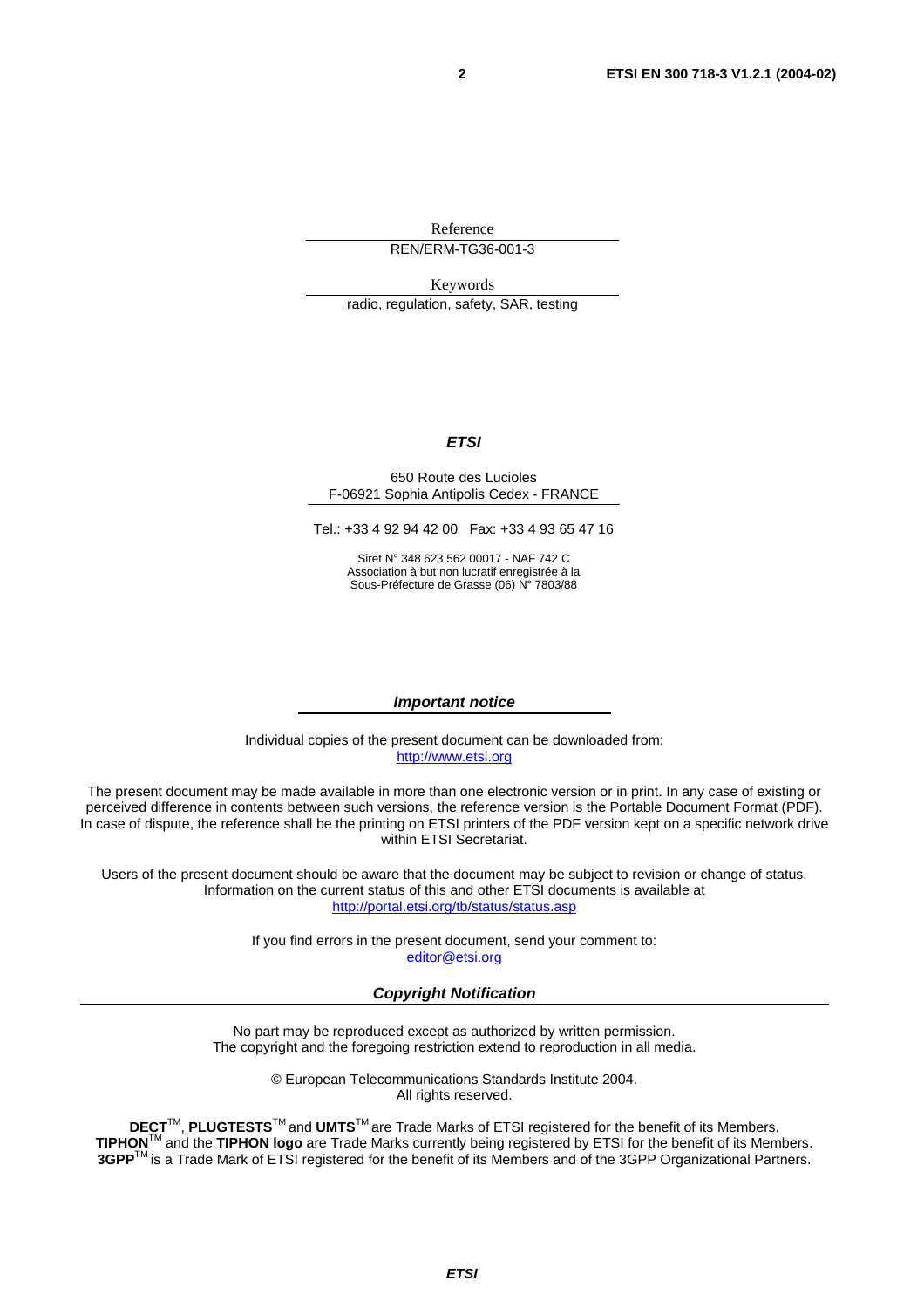# Contents

| 1       |  |  |  |
|---------|--|--|--|
| 2       |  |  |  |
| 3       |  |  |  |
| 3.1     |  |  |  |
| 3.2     |  |  |  |
| 3.3     |  |  |  |
| 4       |  |  |  |
| 4.1     |  |  |  |
| 4.1.1   |  |  |  |
| 4.2     |  |  |  |
| 4.2.1   |  |  |  |
| 4.2.2   |  |  |  |
| 4.3     |  |  |  |
| 4.3.1   |  |  |  |
| 4.3.2   |  |  |  |
| 4.4     |  |  |  |
| 4.4.1   |  |  |  |
| 4.4.2   |  |  |  |
| 5       |  |  |  |
| 5.1     |  |  |  |
| 5.1.1   |  |  |  |
| 5.2     |  |  |  |
| 5.2.1   |  |  |  |
| 5.2.2   |  |  |  |
| 5.2.3   |  |  |  |
| 5.2.3.1 |  |  |  |
| 5.2.3.2 |  |  |  |
| 5.2.3.3 |  |  |  |
| 5.2.4   |  |  |  |
| 5.2.4.1 |  |  |  |
| 5.2.4.2 |  |  |  |
| 5.2.4.3 |  |  |  |
| 5.2.5   |  |  |  |
| 5.2.5.1 |  |  |  |
| 5.2.5.2 |  |  |  |
| 6       |  |  |  |
|         |  |  |  |
|         |  |  |  |
|         |  |  |  |
|         |  |  |  |

 $\mathbf{3}$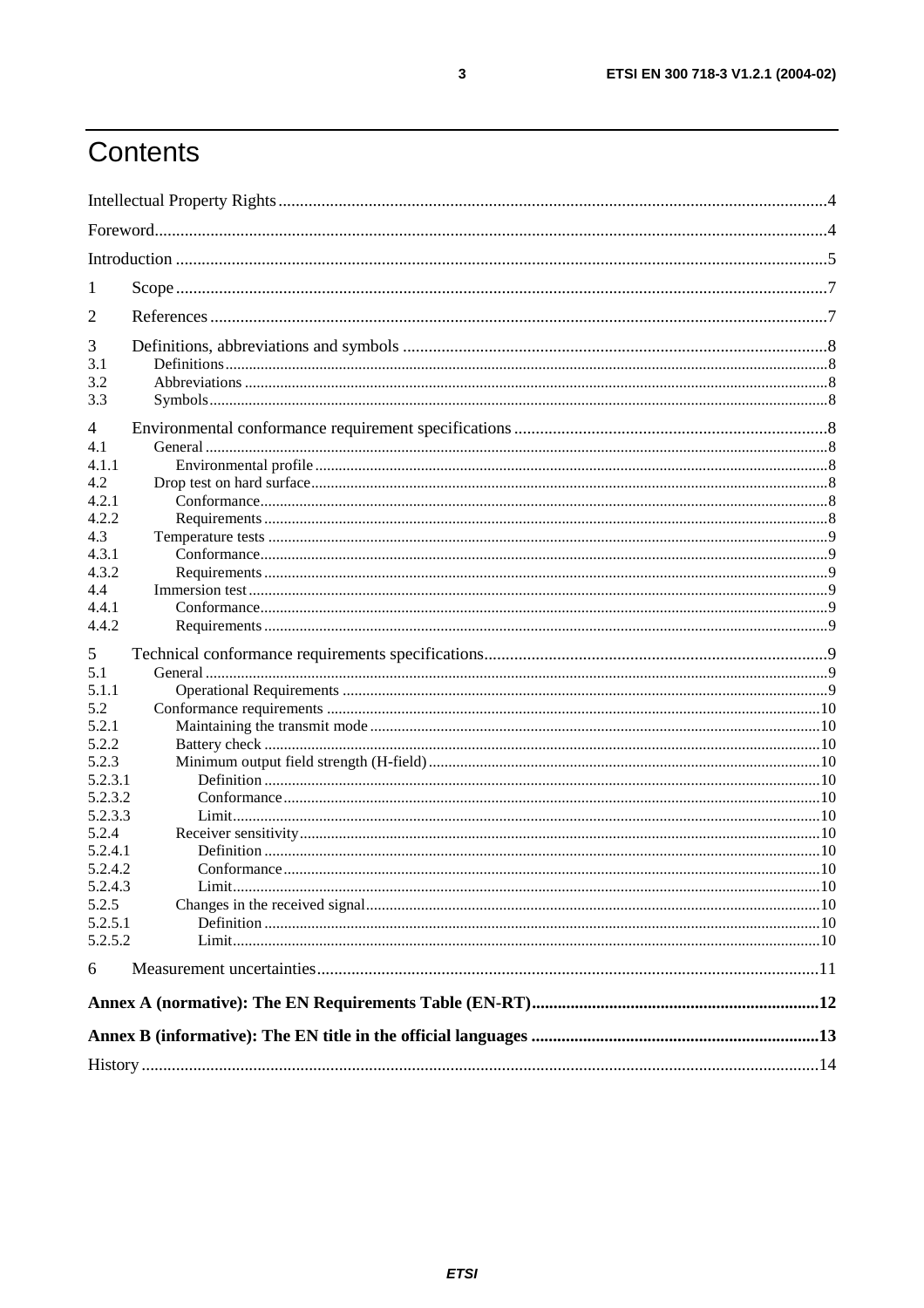IPRs essential or potentially essential to the present document may have been declared to ETSI. The information pertaining to these essential IPRs, if any, is publicly available for **ETSI members and non-members**, and can be found in ETSI SR 000 314: *"Intellectual Property Rights (IPRs); Essential, or potentially Essential, IPRs notified to ETSI in respect of ETSI standards"*, which is available from the ETSI Secretariat. Latest updates are available on the ETSI Web server (<http://webapp.etsi.org/IPR/home.asp>).

Pursuant to the ETSI IPR Policy, no investigation, including IPR searches, has been carried out by ETSI. No guarantee can be given as to the existence of other IPRs not referenced in ETSI SR 000 314 (or the updates on the ETSI Web server) which are, or may be, or may become, essential to the present document.

### Foreword

This Candidate Harmonized European Standard (Telecommunications series) has been produced by ETSI Technical Committee Electromagnetic compatibility and Radio spectrum Matters (ERM).

The present document is part 3 of a multi-part deliverable covering the Avalanche Beacons; Transmitter-receiver systems, as identified below:

Part 1: "Technical characteristics and test methods";

Part 2: "Harmonized EN covering essential requirements of article 3.2 of the R&TTE Directive";

#### **Part 3: "Harmonized EN covering essential requirements of article 3.3e of the R&TTE Directive".**

The present document has been produced by ETSI in response to a mandate from the European Commission issued under Council Directive 98/34/EC (as amended) laying down a procedure for the provision of information in the field of technical standards and regulations.

The present document is intended to become a Harmonized Standard, the reference of which will be published in the Official Journal of the European Communities referencing the Directive 1999/5/EC [1] of the European Parliament and of the Council of 9 March 1999 on radio equipment and telecommunications terminal equipment and the mutual recognition of their conformity ("the R&TTE Directive").

The present document implements requirements laid down in Commission Decision 2001/148/EC [8].

| <b>National transposition dates</b>                                                       |                  |  |  |
|-------------------------------------------------------------------------------------------|------------------|--|--|
| Date of adoption of this EN:                                                              | 6 February 2004  |  |  |
| Date of latest announcement of this EN (doa):                                             | 31 May 2004      |  |  |
| Date of latest publication of new National Standard<br>or endorsement of this EN (dop/e): | 30 November 2004 |  |  |
| Date of withdrawal of any conflicting National Standard (dow):                            | 30 November 2005 |  |  |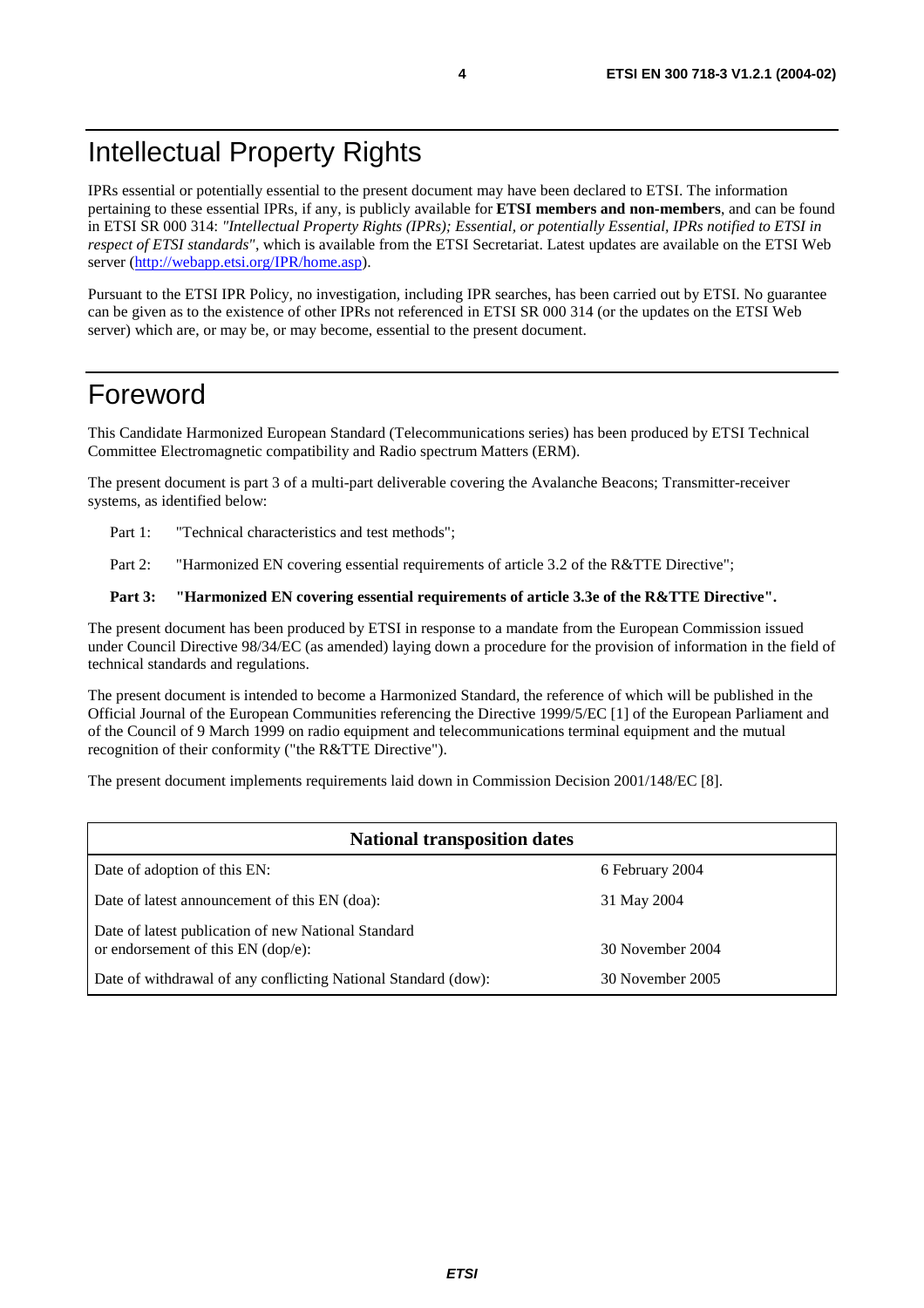### Introduction

The present document is part of a set of standards designed to fit in a modular structure to cover all radio and telecommunications terminal equipment under the R&TTE Directive [1]. Each standard is a module in the structure. The modular structure is shown in figure 1.



**Figure 1: Modular structure for the various standards used under the R&TTE Directive**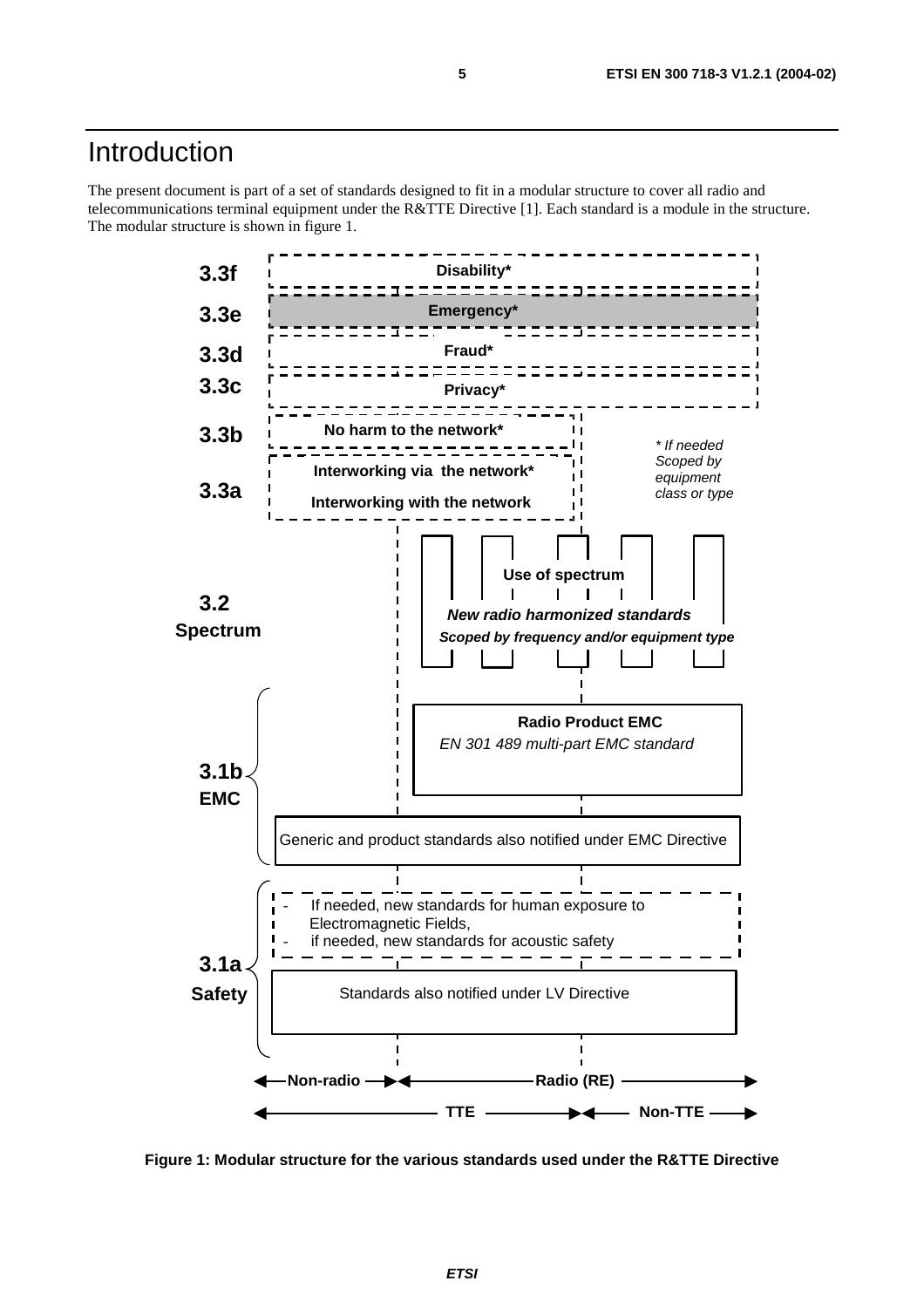The left hand edge of the figure shows the different clauses of article 3 of the Directive.

For article 3.3 various horizontal boxes are shown. Dotted lines indicate that at the time of publication of the present document essential requirements in these areas have to be adopted by the Commission. If such essential requirements are adopted, and as far and as long as they are applicable, they will justify individual standards whose scope is likely to be specified by function or interface type.

The vertical boxes show the standards under article 3.2 for the use of the radio spectrum by radio equipment. The scopes of these standards are specified either by frequency (normally in the case where frequency bands are harmonized) or by radio equipment type.

For article 3.1b the diagram shows EN 301 489, the multi-part product EMC standard for radio used under the EMC Directive [2].

For article 3.1a the diagram shows the existing safety standards currently used under the LV Directive [3] and new standards covering human exposure to electromagnetic fields. New standards covering acoustic safety may also be required.

The bottom of the figure shows the relationship of the standards to radio equipment and telecommunications terminal equipment. A particular equipment may be radio equipment, telecommunications terminal equipment or both. A radio spectrum standard will apply if it is radio equipment. An article 3.3 standard will apply as well only if the relevant essential requirement under the R&TTE Directive [1] is adopted by the Commission and if the equipment in question is covered by the scope of the corresponding standard. Thus, depending on the nature of the equipment, the essential requirements under the R&TTE Directive [1] may be covered in a set of standards.

The modularity principle has been taken because:

- it minimizes the number of standards needed. Because equipment may, in fact, have multiple interfaces and functions it is not practicable to produce a single standard for each possible combination of functions that may occur in an equipment;
- it provides scope for standards to be added:
	- under article 3.2 when new frequency bands are agreed or;
	- under article 3.3 should the Commission take the necessary decisions without requiring alteration of standards that are already published;
- it clarifies, simplifies and promotes the usage of Harmonized Standards as the relevant means of conformity assessment.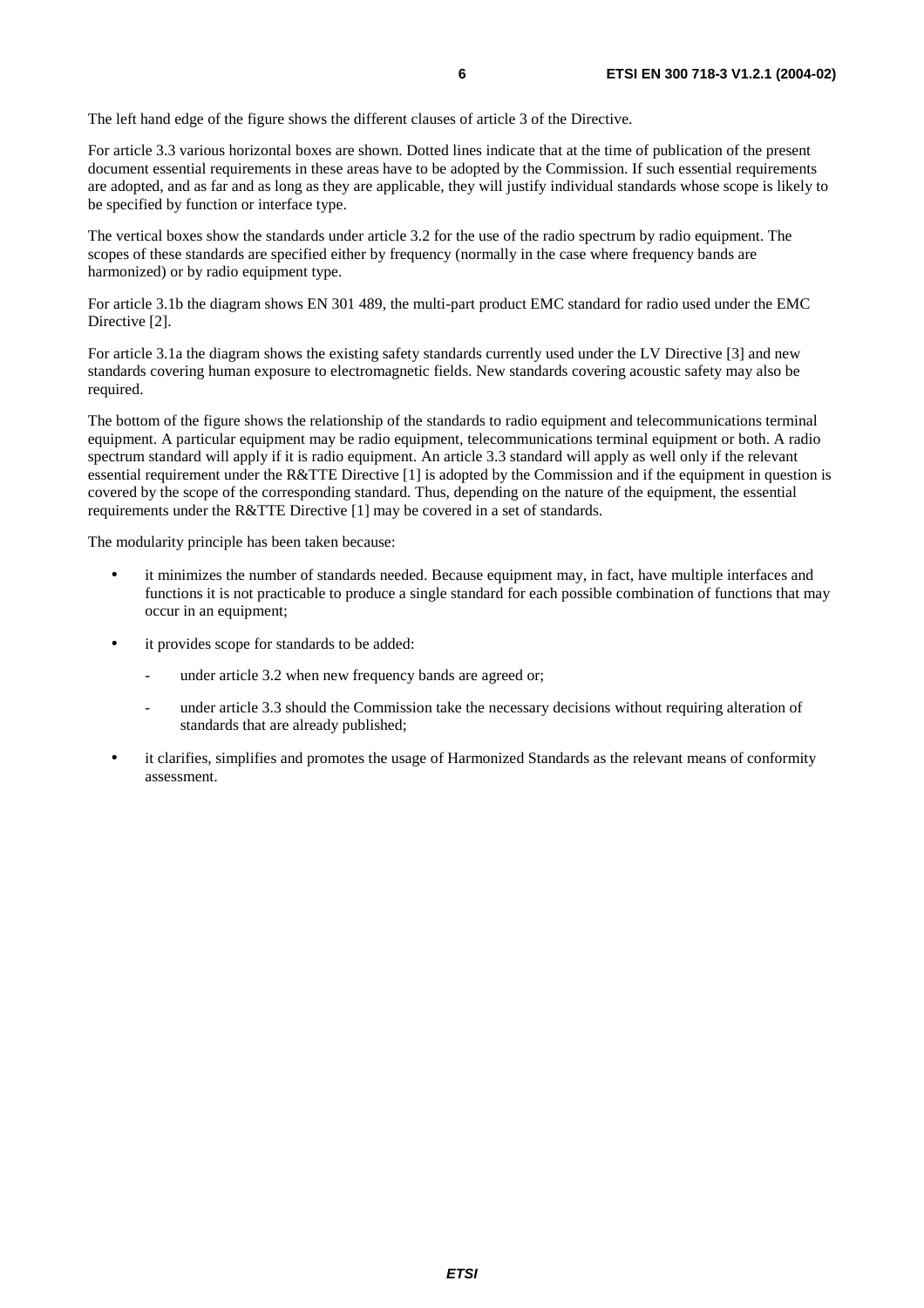### 1 Scope

The present document applies to requirements for avalanche beacons. Avalanche beacons are portable radio systems used for locating avalanche victims, for the purpose of direct rescue, i.e. for rescue by comrades not hit by the avalanche.

The present document is applicable for avalanche beacons operating on the frequency 457 kHz.

The present document is intended to cover the provisions of Directive 1999/5/EC (R&TTE Directive) [1]: article 3.3e, which states that radio equipment within the scope of the present document shall be so constructed that: "it supports certain features ensuring access to emergency services".

In addition to the present document, and other ENs (e.g. EN 300 718-2 [7]) that specify technical requirements in respect of essential requirements under other parts of article 3 of the R&TTE Directive [1] may apply to equipment within the scope of the present document.

NOTE: A list of such ENs is included on the ETSI web site at<http://www.newapproach.org/>.

# 2 References

The following documents contain provisions which, through reference in this text, constitute provisions of the present document.

- References are either specific (identified by date of publication and/or edition number or version number) or non-specific.
- For a specific reference, subsequent revisions do not apply.
- For a non-specific reference, the latest version applies.

Referenced documents which are not found to be publicly available in the expected location might be found at [http://docbox.etsi.org/Reference.](http://docbox.etsi.org/Reference)

| $[1]$ | Directive 1999/5/EC of the European Parliament and of the Council of 9 March 1999 on radio<br>equipment and telecommunications terminal equipment and the mutual recognition of their<br>conformity (R&TTE Directive).                                  |
|-------|---------------------------------------------------------------------------------------------------------------------------------------------------------------------------------------------------------------------------------------------------------|
| $[2]$ | Council Directive 89/336/EEC of 3 May 1989 on the approximation of the laws of the Member<br>States relating to electromagnetic compatibility (EMC Directive).                                                                                          |
| $[3]$ | Council Directive 73/23/EEC of 19 February 1973 on the harmonization of the laws of Member<br>States relating to electrical equipment designed for use within certain voltage limits (LV<br>Directive).                                                 |
| $[4]$ | ETSI EN 300 718-1 (V1.2.1, 2001): "Electromagnetic compatibility and Radio spectrum Matters<br>(ERM); Avalanche Beacons; Transmitter-receiver systems; Part 1: Technical characteristics and<br>test methods".                                          |
| $[5]$ | ETSI ETR 028 (Edition 2, 1994): "Radio Equipment and Systems (RES); Uncertainties in the<br>measurement of mobile radio equipment characteristics".                                                                                                     |
| [6]   | ITU Radio Regulations (1998), Appendix S1: "Classification of emissions and necessary<br>bandwidths".                                                                                                                                                   |
| $[7]$ | ETSI EN 300 718-2 (V1.1.1, 2001): "Electromagnetic compatibility and Radio spectrum Matters<br>(ERM); Avalanche Beacons; Transmitter-receiver systems; Part 2: Harmonized EN covering<br>essential requirements of article 3.2 of the R&TTE Directive". |
| [8]   | Commission Decision 2001/148/EC of 21 February 2001 on the application of Article $3(3)(e)$ of<br>Directive 1999/5/EC to avalanche beacons.                                                                                                             |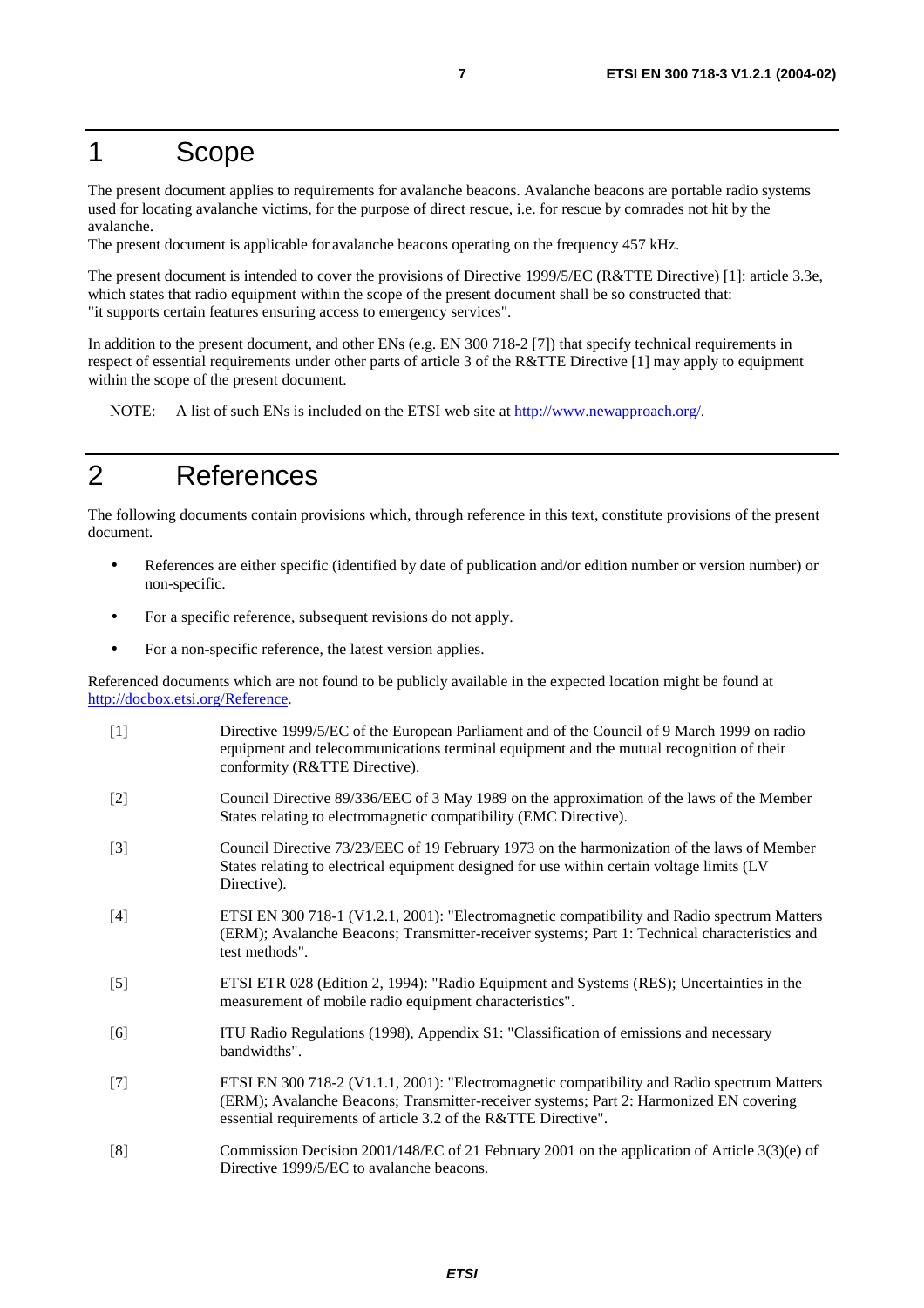# 3 Definitions, abbreviations and symbols

### 3.1 Definitions

For the purposes of the present document, the terms and definitions given in the R&TTE Directive [1] and the following apply:

**environmental profile:** range of environmental conditions under which equipment within the scope of the present document is required to comply with the provisions of the present document

**H-field:** magnetic component of the field measured as current per unit length

### 3.2 Abbreviations

For the purposes of the present document, the following abbreviations apply:

R&TTE Radio and Telecommunications Terminal Equipment RF Radio Frequency

### 3.3 Symbols

For the purposes of the present document, the following symbols apply:

| A1A | Class of emission (ITU Radio Regulations [6]) |
|-----|-----------------------------------------------|
|     | Frequency                                     |
| H   | Magnetic field strength                       |

# 4 Environmental conformance requirement specifications

### 4.1 General

Environmental tests shall be carried out before tests of the same equipment in respect to the other requirements of the present document are performed. The following tests shall be carried out in the order they appear in this clause.

Where electrical tests are required the equipment shall be powered by its internal battery.

### 4.1.1 Environmental profile

The normal and extreme test conditions shall be as specified in EN 300 718-1 [4], clauses 5.1 to 5.4.

The operating and storage temperature ranges declared by the manufacturer of the equipment shall include the ranges as specified in EN 300 718-1 [4], clause 4.2.11.

### 4.2 Drop test on hard surface

#### 4.2.1 Conformance

The test procedures shall be as stated in EN 300 718-1 [4], clause 7.2.2.

### 4.2.2 Requirements

The equipment shall meet the requirements as stated in EN 300 718-1 [4], clause 7.2.3.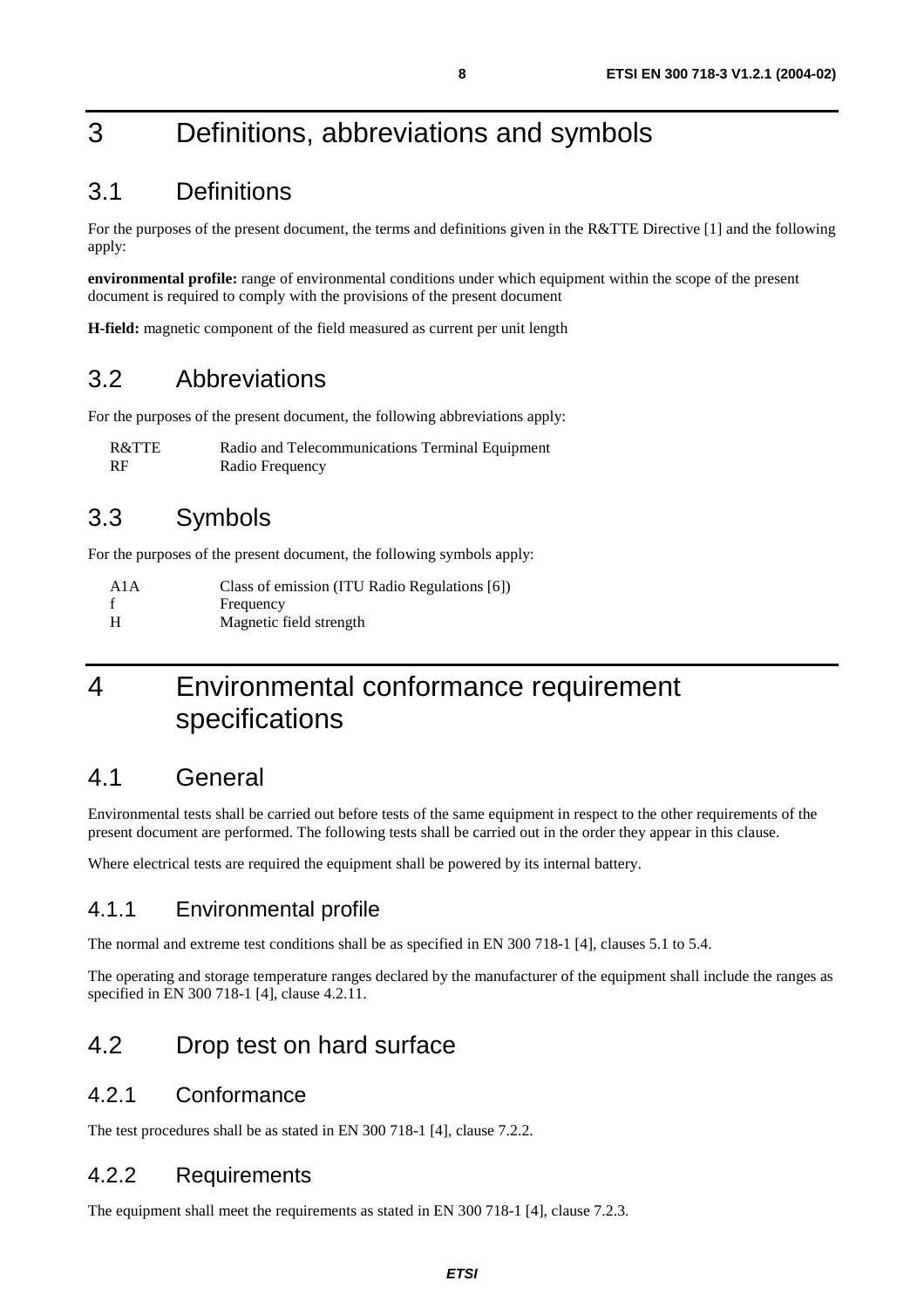### 4.3 Temperature tests

### 4.3.1 Conformance

The test procedures shall be as stated in EN 300 718-1 [4], clauses 7.3.1, 7.3.2 and 7.3.3.

### 4.3.2 Requirements

The equipment shall meet the requirements as stated in EN 300 718-1 [4.], clause 7.3.4.

### 4.4 Immersion test

### 4.4.1 Conformance

The test procedures shall be as stated in EN 300 718-1 [4], clause 7.4.1.

#### 4.4.2 Requirements

The equipment shall meet the requirements as stated in EN 300 718-1 [4], clause 7.4.2.

## 5 Technical conformance requirements specifications

### 5.1 General

These shall be as described in EN 300 718-1 [4], clauses 6.1 to 6.4.

### 5.1.1 Operational Requirements

Transmitter and receiver shall be combined in one unit and be capable of being attached to the user's body.

The equipment shall be portable and capable of being used only for rescue operations, caused by avalanche, between persons that are in snowy, arctic areas or in similar areas.

The equipment shall in one unit only comprise:

- an transmitter/receiver including antenna(s) and battery;
- a control unit including an on/off switch; and
- a means for conveying information about the received signals to the user.

Where a unit of equipment provides a facility which is additional to requirements of the present document, the operation or malfunction of such an additional facility shall not prevent the avalanche beacons conforming fully to the requirements of the present document during normal combined operation.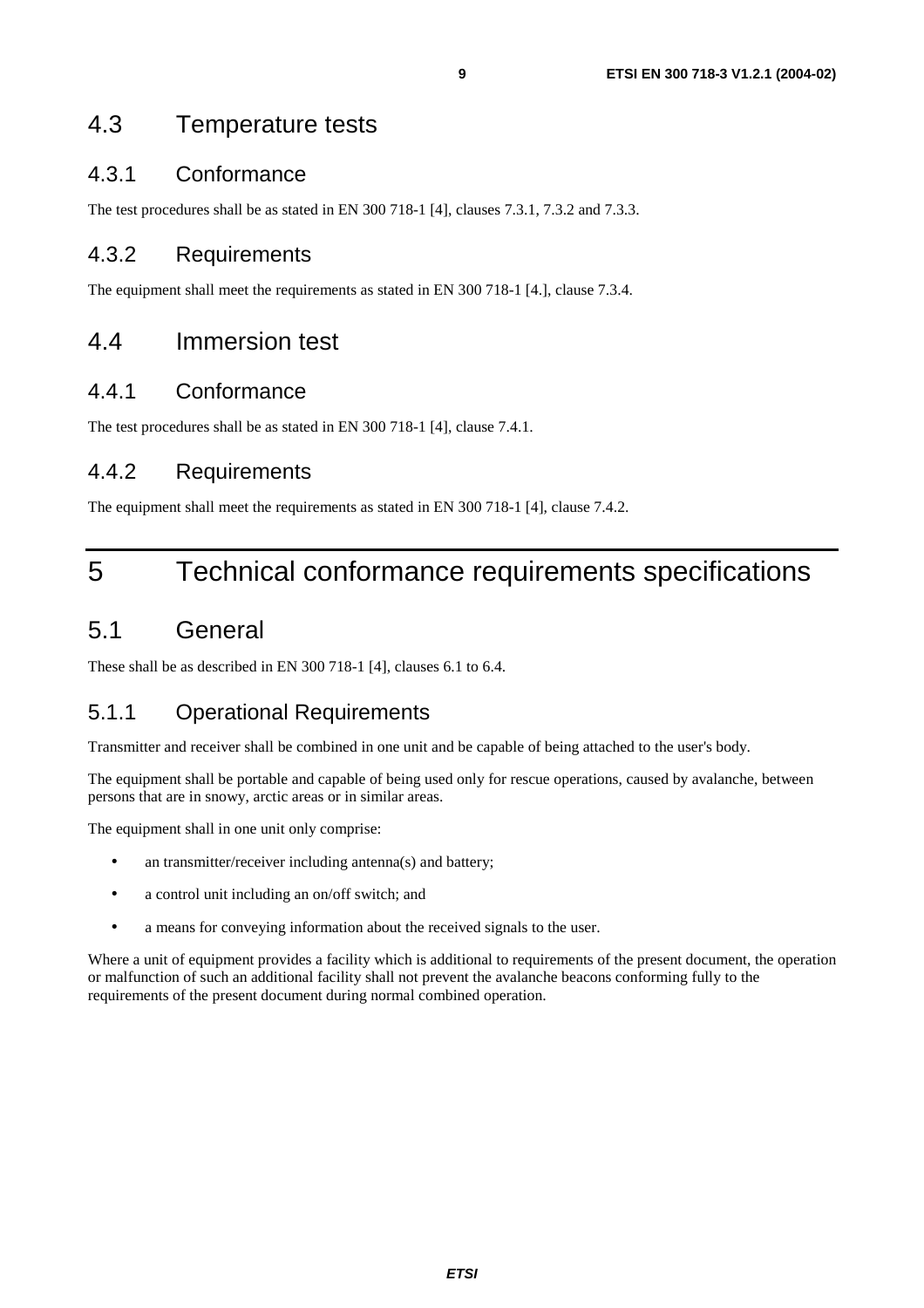### 5.2 Conformance requirements

### 5.2.1 Maintaining the transmit mode

The equipment shall conform to EN 300 718-1 [4], clause 4.2.3.

### 5.2.2 Battery check

The equipment shall conform to EN 300 718-1 [4], clause 4.2.6.

### 5.2.3 Minimum output field strength (H-field)

#### 5.2.3.1 Definition

This shall be as defined in EN 300 718-1 [4], clause 8.3.1.

#### 5.2.3.2 Conformance

Conformance tests as defined in EN 300 718-1 [4], clause 8.3.2 shall be carried out.

#### 5.2.3.3 Limit

The minimum transmitter output field strength shall be as stated in EN 300 718-1 [4], clause 8.3.3.1.

#### 5.2.4 Receiver sensitivity

#### 5.2.4.1 Definition

This shall be as defined in EN 300 718-1 [4], clause 9.1.1.

#### 5.2.4.2 Conformance

Conformance tests as defined in EN 300 718-1 [4], clause 9.1.2 shall be carried out.

#### 5.2.4.3 Limit

The limit on receiver sensitivity shall be as stated in EN 300 718-1 [4], clause 9.1.3.

#### 5.2.5 Changes in the received signal

#### 5.2.5.1 Definition

This shall be as defined in EN 300 718-1 [4], clause 9.2.1.

#### 5.2.5.2 Limit

The requirements shall be as stated in EN 300 718-1 [4], clause 9.2.2.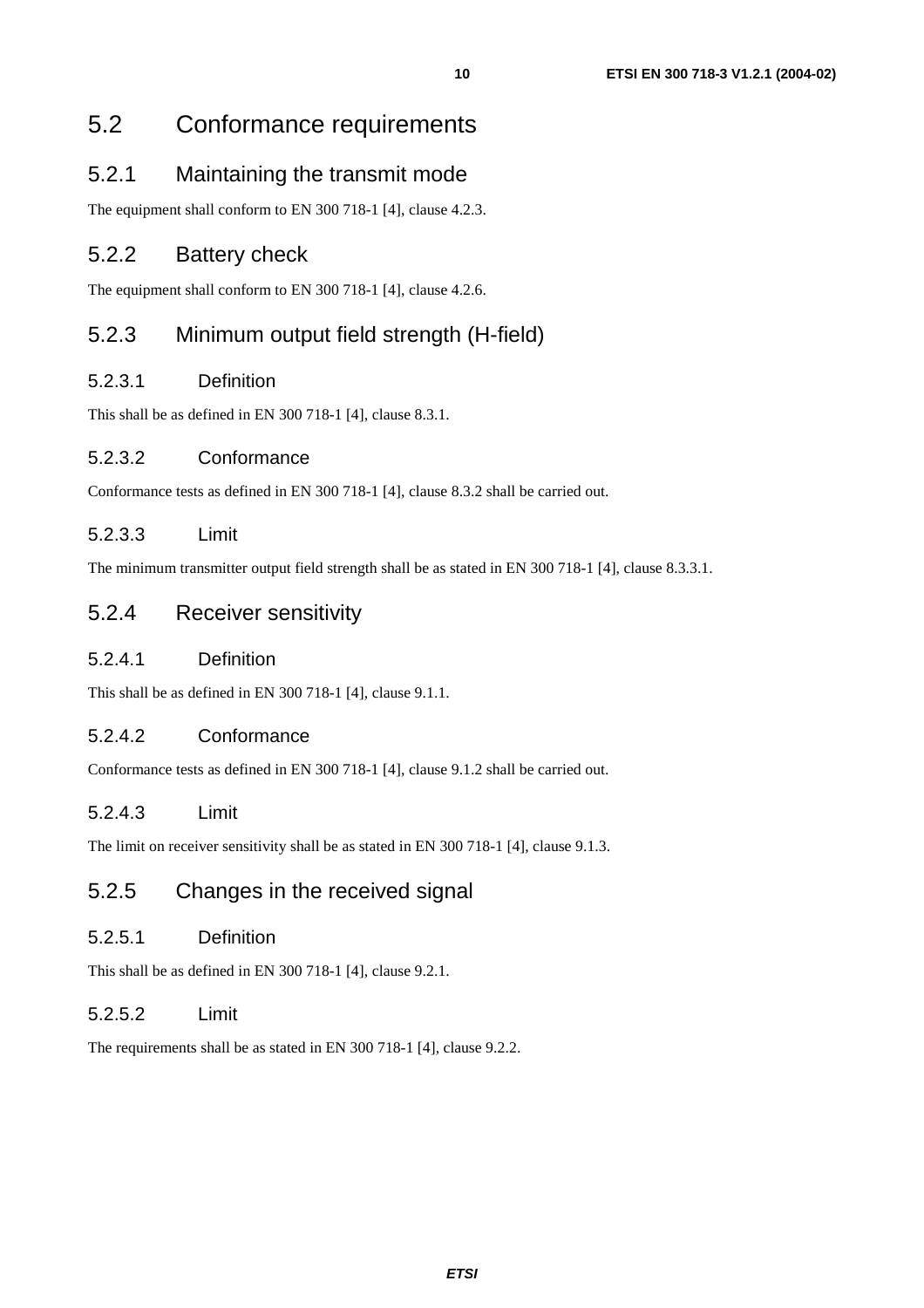## 6 Measurement uncertainties

The accumulated measurement uncertainties of the test system in use for the parameters to be measured should not exceed those given in table 1. This is in order to ensure that the measurements remain within an acceptable uncertainty.

| Table 1: Parameter uncertainty |  |
|--------------------------------|--|
|--------------------------------|--|

| <b>Parameter</b>                                                                                                                                                                                                   | <b>Maximum uncertainty</b> |  |
|--------------------------------------------------------------------------------------------------------------------------------------------------------------------------------------------------------------------|----------------------------|--|
| <b>IRF</b> frequency                                                                                                                                                                                               | $\pm$ 1 x 10 <sup>-6</sup> |  |
| Radiated emission of transmitter, valid up to 1 GHz (Substitution method) $\pm 2$ dB                                                                                                                               |                            |  |
| Radiated emission of transmitter, valid up to 1 GHz (Direct measurement, $\pm 6$ dB<br>using calibrated antennas)                                                                                                  |                            |  |
| Temperature                                                                                                                                                                                                        | ±1°C                       |  |
| <b>Humidity</b><br>±5%                                                                                                                                                                                             |                            |  |
| lTransmitted H field at a distance of 10 m                                                                                                                                                                         | l±0.1 uA/m                 |  |
| INOTE:<br>Where applicable for the test methods according to the present document the uncertainty figures are valid<br>to a confidence level of 95 % calculated according to the methods described in ETR 028 [5]. |                            |  |

The interpretation of the results recorded in a test report for the measurements described in the present document shall be as follows:

- the measured value related to the corresponding limit will be used to decide whether an equipment meets the requirements of the present document;
- the value of the measurement uncertainty for the measurement of each parameter shall be included in the test report;
- the recorded value of the measurement uncertainty shall be, for each measurement, equal to or lower than the figures in table 1.

For the test methods, according to the present document, the measurement uncertainty figures shall be calculated in accordance with ETR 028 [5] and shall correspond to an expansion factor (coverage factor)  $k = 1,96$  of  $k = 2$  (which provide confidence levels of respectively 95 % and 95,45 % in the case where the distributions characterizing the actual measurement uncertainties are normal (Gaussian)).

Table 1 is based on such expansion factors.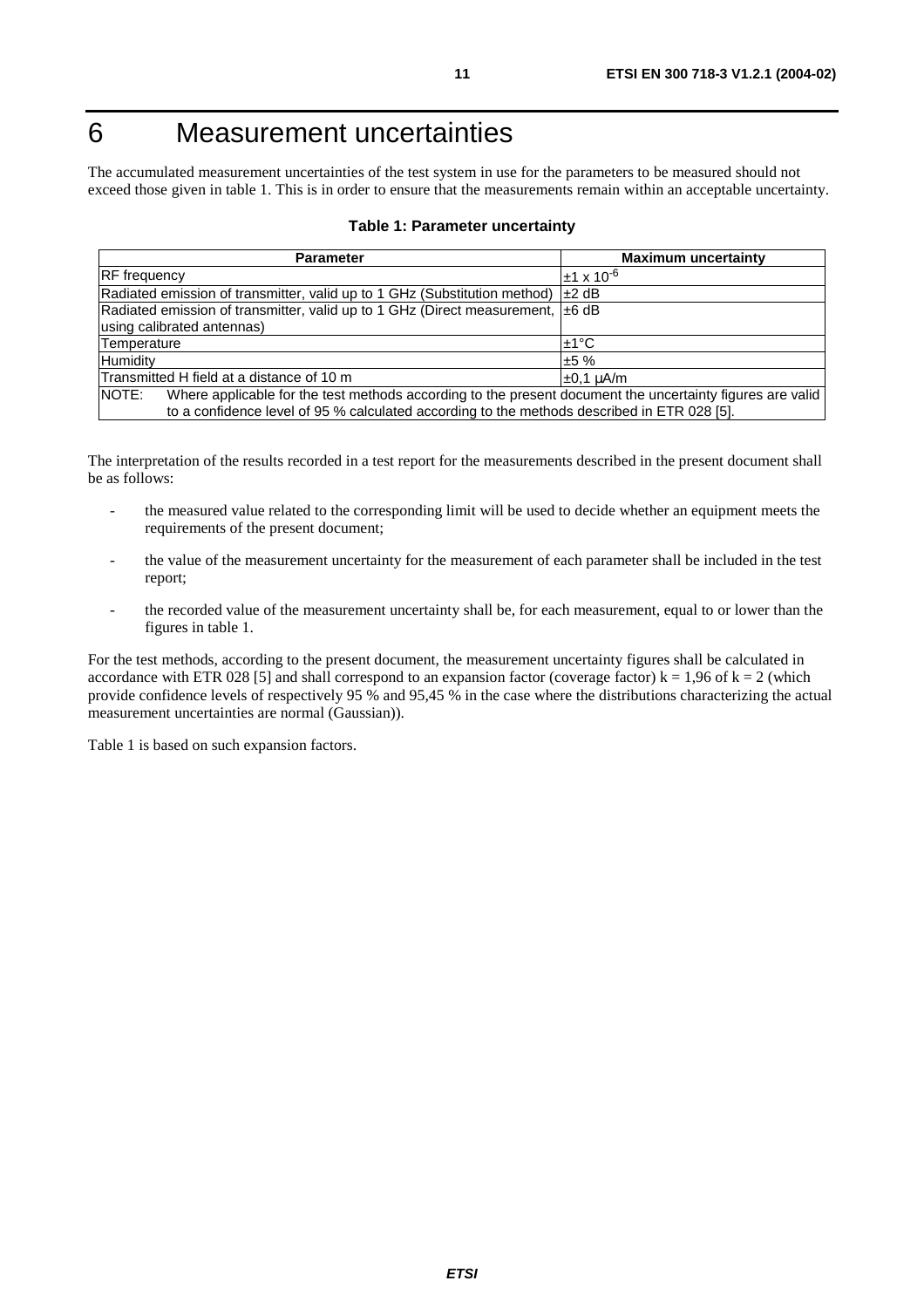# Annex A (normative): The EN Requirements Table (EN-RT)

Notwithstanding the provisions of the copyright clause related to the text of the present document, ETSI grants that users of the present document may freely reproduce the EN-RT proforma in this annex so that it can be used for its intended purposes and may further publish the completed EN-RT proforma.

The EN Requirements Table (EN-RT) serves a number of purposes, as follows:

- it provides a tabular summary of all the requirements;
- it shows the status of each EN-R, whether it is essential to implement in all circumstances (Mandatory), or whether the requirement is dependent on the supplier having chosen to support a particular optional service or functionality (Optional). In particular it enables the EN-Rs associated with a particular optional service or functionality to be grouped and identified;
- when completed in respect of a particular equipment it provides a means to undertake the static assessment of conformity with the EN.

The EN-RT is placed in an annex of the EN in order that it may be photocopied and used as a proforma.

| <b>EN Reference</b> |                                                                     | EN 300 718-3 (the present document)         |               | <b>Comment</b> |  |
|---------------------|---------------------------------------------------------------------|---------------------------------------------|---------------|----------------|--|
| No.                 | Reference                                                           | <b>EN-R</b> (see note)                      | <b>Status</b> |                |  |
|                     | $4.2^{\circ}$                                                       | Drop test on hard surface                   | М             |                |  |
| $\mathcal{P}$       | 4.3                                                                 | Temperature test                            | М             |                |  |
| 3                   | 4.4                                                                 | Immersion test                              | М             |                |  |
| 4                   | 5.1.1                                                               | Operational requirement                     | М             |                |  |
| 5                   | 5.2.1                                                               | Maintaining the transmit mode               | М             |                |  |
| 6                   | 5.2.2                                                               | <b>Battery check</b>                        | M             |                |  |
|                     | 5.2.3                                                               | Minimum output field strength (H-<br>field) | M             |                |  |
| 8                   | 5.2.4                                                               | <b>Receiver sensitivity</b>                 | М             |                |  |
| 9                   | 5.2.5                                                               | Changes in the received signal              | M             |                |  |
| NOTE:               | These EN-Rs are justified under article 3.3 of the R&TTE Directive. |                                             |               |                |  |

#### **Table A.1: EN Requirements Table (EN-RT)**

#### **Key to columns:**

| N <sub>0</sub>   | table entry number;                                                                                                                                                                                                                                                                                                                                                                                       |  |  |
|------------------|-----------------------------------------------------------------------------------------------------------------------------------------------------------------------------------------------------------------------------------------------------------------------------------------------------------------------------------------------------------------------------------------------------------|--|--|
| <b>Reference</b> | clause reference number of conformance requirement within the present document;                                                                                                                                                                                                                                                                                                                           |  |  |
| $EN-R$           | title of conformance requirement within the present document;                                                                                                                                                                                                                                                                                                                                             |  |  |
| <b>Status</b>    | status of the entry as follows:                                                                                                                                                                                                                                                                                                                                                                           |  |  |
| M                | mandatory, shall be implemented under all circumstances;                                                                                                                                                                                                                                                                                                                                                  |  |  |
| $\Omega$         | optional, may be provided, but if provided shall be implemented in accordance with the<br>requirements;                                                                                                                                                                                                                                                                                                   |  |  |
| O.n              | this status is used for mutually exclusive or selectable options among a set. The integer "n" shall<br>refer to a unique group of options within the EN-RT. A footnote to the EN-RT shall explicitly state<br>what the requirement is for each numbered group. For example, "It is mandatory to support at least<br>one of these options", or, "It is mandatory to support exactly one of these options". |  |  |
| <b>Comments</b>  | to be completed as required.                                                                                                                                                                                                                                                                                                                                                                              |  |  |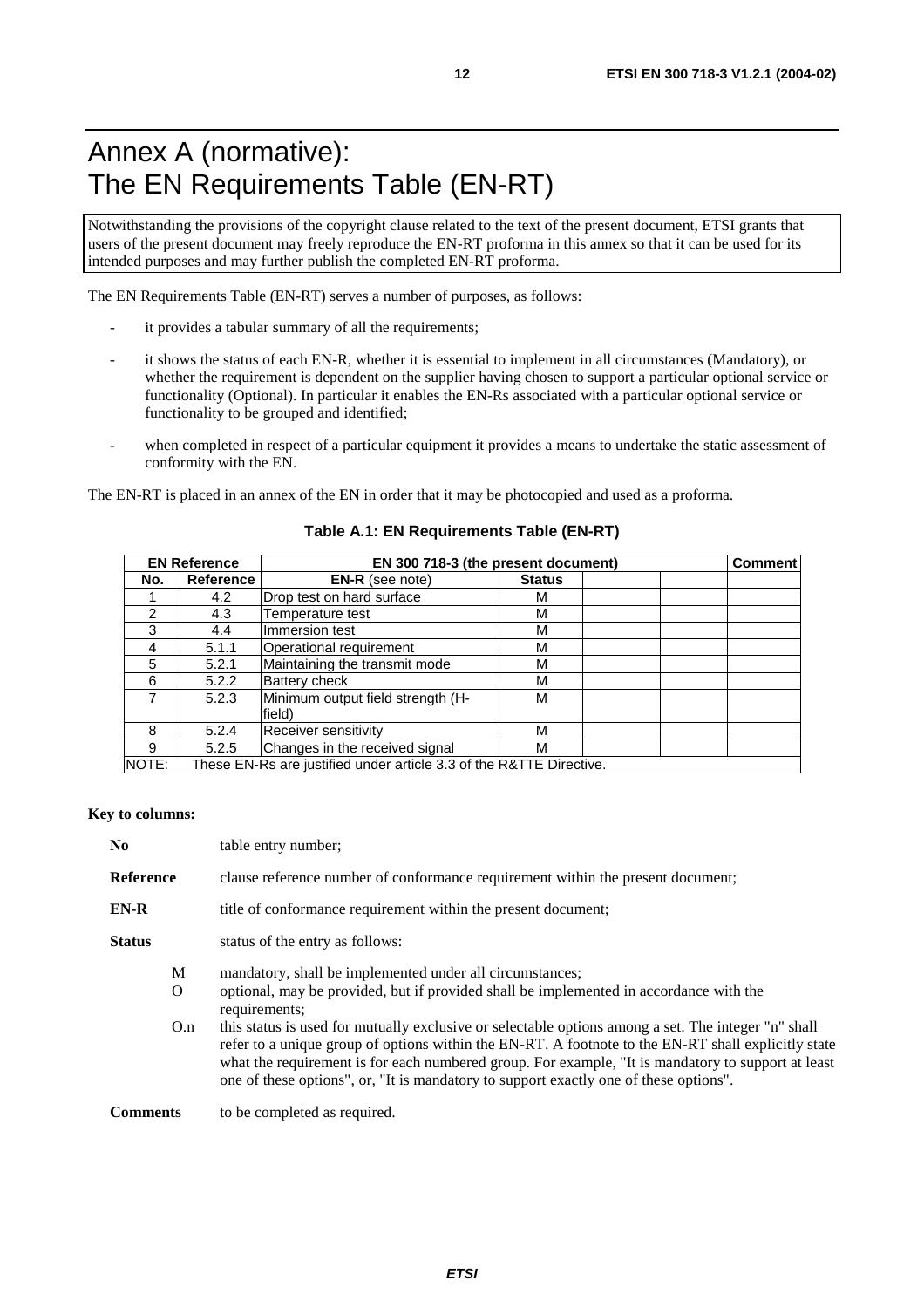## Annex B (informative): The EN title in the official languages

| Language   | <b>EN title</b>                                                                                                                                                                                                                                   |
|------------|---------------------------------------------------------------------------------------------------------------------------------------------------------------------------------------------------------------------------------------------------|
| Czech      |                                                                                                                                                                                                                                                   |
| Danish     |                                                                                                                                                                                                                                                   |
| Dutch      |                                                                                                                                                                                                                                                   |
| English    | Electromagnetic compatibility and Radio spectrum Matters (ERM); Avalanche Beacons;<br>Transmitter-receiver systems; Part 3: Harmonized EN covering essential requirements of article 3.3e<br>of the R&TTE Directive                               |
| Estonian   |                                                                                                                                                                                                                                                   |
| Finnish    |                                                                                                                                                                                                                                                   |
| French     |                                                                                                                                                                                                                                                   |
| German     |                                                                                                                                                                                                                                                   |
| Greek      |                                                                                                                                                                                                                                                   |
| Hungarian  |                                                                                                                                                                                                                                                   |
| Icelandic  |                                                                                                                                                                                                                                                   |
| Italian    |                                                                                                                                                                                                                                                   |
| Latvian    |                                                                                                                                                                                                                                                   |
| Lithuanian |                                                                                                                                                                                                                                                   |
| Maltese    |                                                                                                                                                                                                                                                   |
| Polish     | Kompatybilność Elektromagnetyczna i Zagadnienia Widma Radiowego (ERM); Sygnalizatory<br>lawinowe; Systemy nadawczo-odbiorcze; Część 3: Zharmonizowana EN zapewniająca spełnienie<br>zasadniczych wymagań zgodnie z artykułem 3.3e dyrektywy R&TTE |
| Portuguese |                                                                                                                                                                                                                                                   |
| Slovak     |                                                                                                                                                                                                                                                   |
| Slovenian  |                                                                                                                                                                                                                                                   |
| Spanish    |                                                                                                                                                                                                                                                   |
| Swedish    |                                                                                                                                                                                                                                                   |